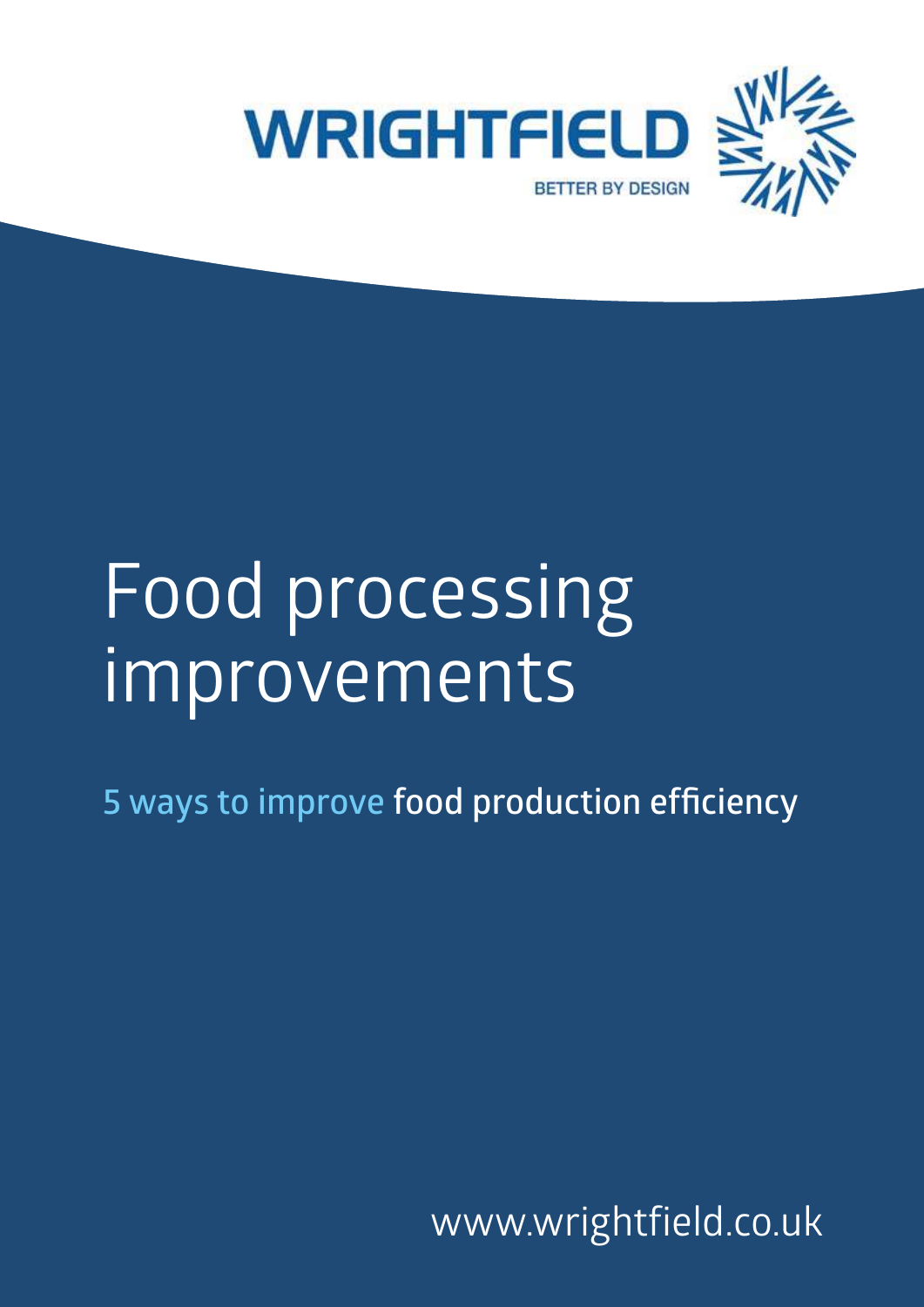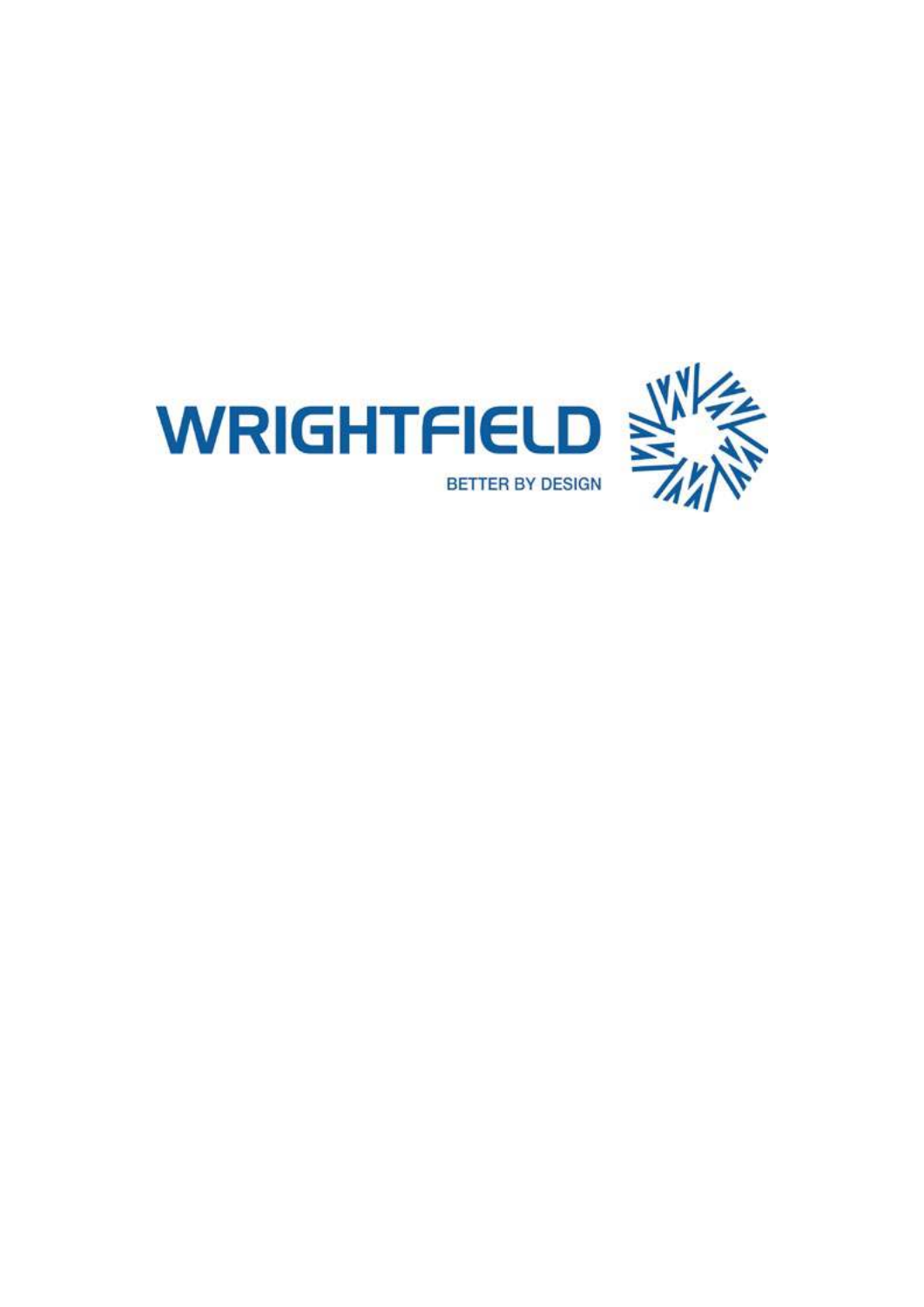### **Contents**

Within the food sector, processing improvements can have a major impact on costs and profitability of operations. In this guide we look at five key activities that we have observed whilst operating within the sector:

- **1. Preventative maintenance**
- **2. Reduce manual handling**
- **3. Maximise premium quality meat**
- **4. Establish processor efficiency**
- **5. Maximise raw material utilisation**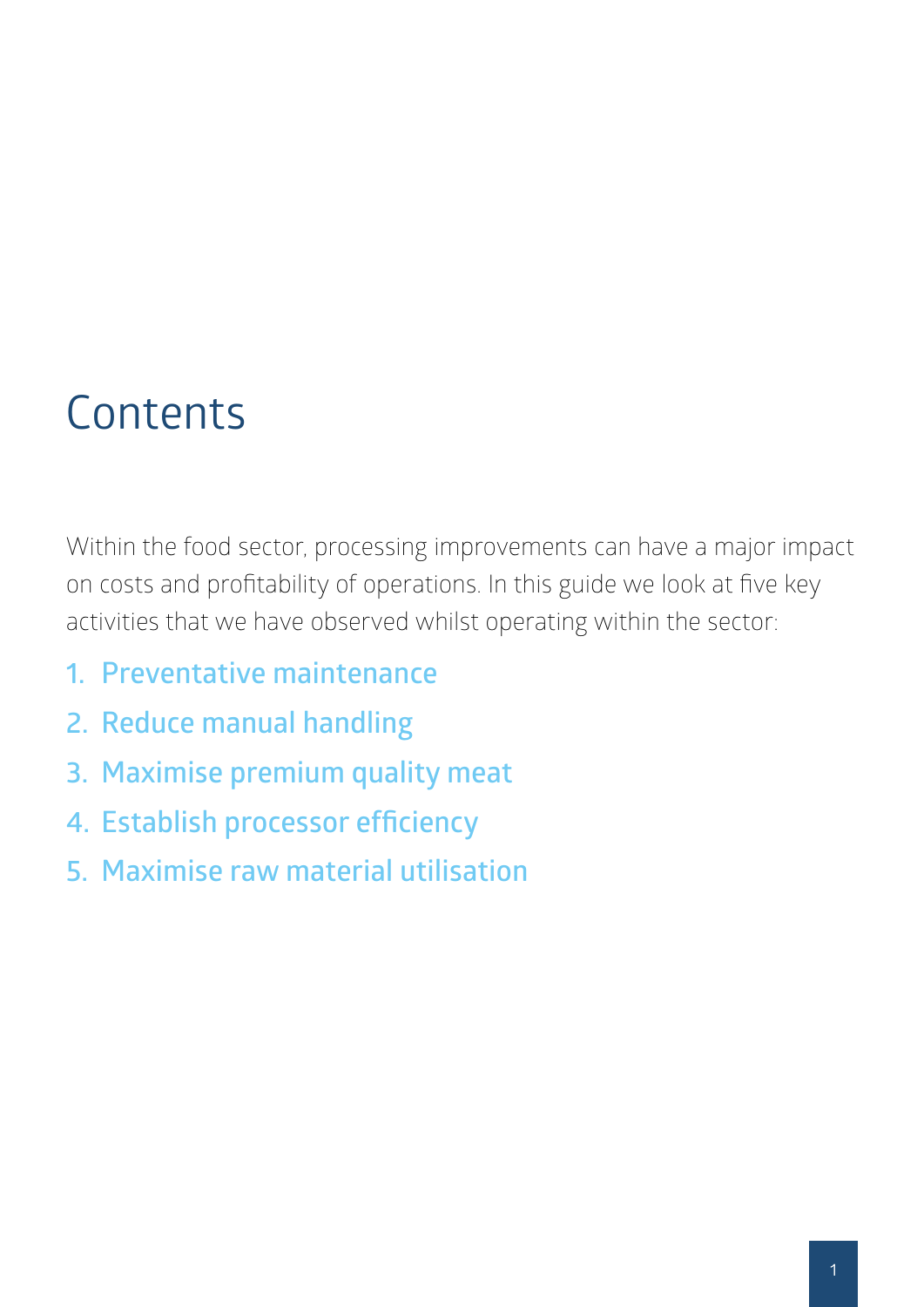## 1. Preventative Maintenance



In the food processing industry the optimising of machine running times is a major issue.

Within the food sector often if a machine suddenly fails, an entire batch can be lost. This is not only expensive but can also be damaging or have implications on productivity.

#### **Maintain for Optimum Performance**

The purpose of preventive maintenance is to attempt to maintain the equipment in optimum working condition and to prevent any unplanned downtime due to breakdowns. It is quirky that breakdowns often occur at that critical point in time when you are desperately trying to fulfill orders for your most important customers.

#### **Check and Measure**

Preventive maintenance can include measuring and checking components as well as the replacement of various components just as you would replace the filters and belts on your car. The rationale for this is that over time everything wears and the costs of replacing some items prior to actual failure are far less than the potential consequences of failure whilst operating. For example a car engine could suffer significant damage if the cam timing belt broke, and you would incur far greater expense than if you had just replaced the belt prior to failure.

Regular checks can also identify trends where machines are heading towards the boundary of acceptable operating tolerances. This subtle variation in performance will often be an early indication of wear within the machines and could highlight possible failures before they become disruptive.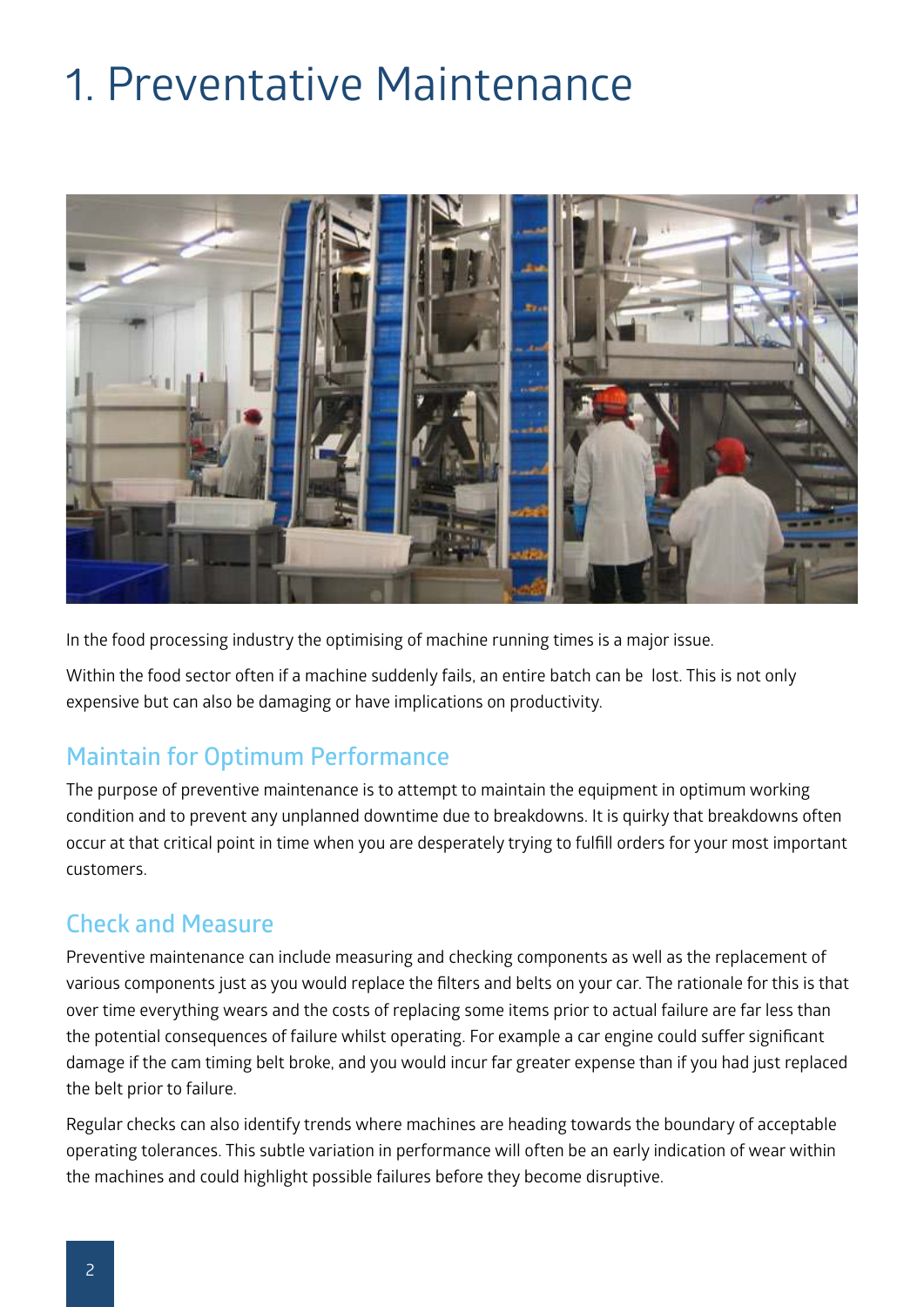#### **False Economy**

Some people view the maintenance function as an expense, meaning it is often one of the first departments to suffer from cuts when times become difficult. However we believe this is very much a false economy as the money spent on preventing problems from occurring will almost always be far less than the costs you will incur due to actual failures.

#### **The challenge of Scheduling Planned Preventive Maintenance**

Within many food processing companies there are departments responsible for maintenance, their role is to define a planned preventive maintenance program in liaison with the production and scheduling departments to have machines released on a regular basis to enable the maintenance work to be carried out.

Unfortunately planned preventive maintenance programs can often be a bone of contention between the different departments with "busy and stretched" production departments often refusing to release machines due to the need to meet customer demand. However, often the reason for being so busy is the result of having to work around delays and quality problems caused through unreliable machines that are underperforming as they need a service.

#### **Food for Thought**

It is important that planned maintenance is seen as necessary and machines released when they are required, in the long run this will ease the burden on the production as machines should be more reliable and more efficient.

**It is often difficult to justify "just in case" expenditure and it is all too easy to hide the costs of failure in a multitude of places within the budget. Ask yourself the question if the production line went down halfway through the processing cycle how much cost would be incurred in waste / lost production output.**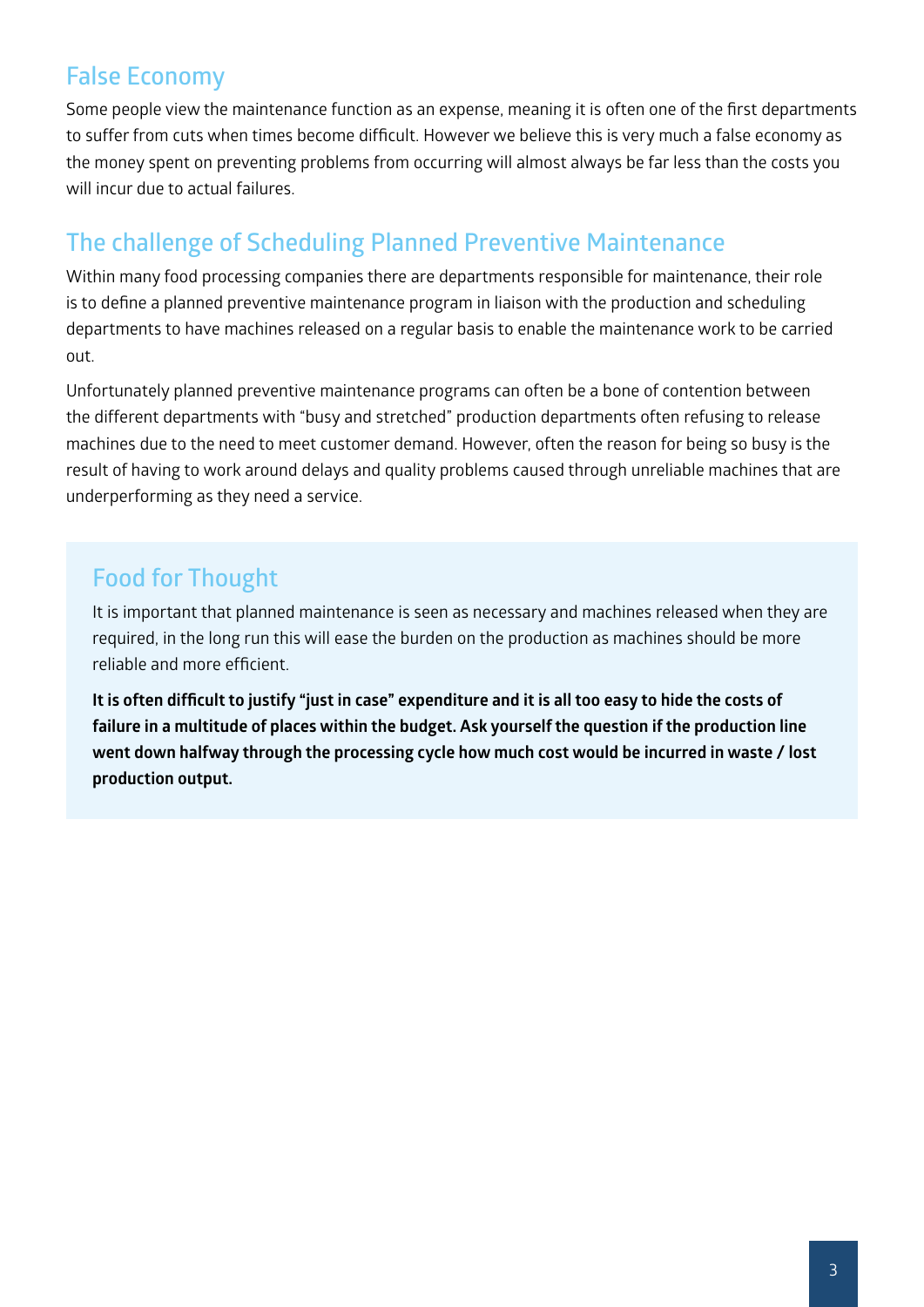# 2. Reduce Manual Handling



#### **Injuries Associated with Food and Drink**

In the food and drink industries, most musculoskeletal injuries arise from five main causes:

- Stacking / Unstacking containers (such as boxes, crates, modules and sacks)
- Pushing wheeled racks (such as oven racks and trolleys of produce)
- Cutting, boning, jointing, trussing and evisceration (such as meat and poultry)
- Packing products (such as cheese, confectionery and biscuits)
- Handling drinks containers (such as in delivery of casks, kegs and crates)

#### **Additional Issues Of Manual Handling**

Additional problems relating to poor / over manual handling that are potentially costing you money, include:

- Sickness absence
- High staff turnover
- Retraining,
- Product damage
- Loss of production

#### **Food and Drink Manual Handling Regulations**

Regulations require you to assess health and safety risks to your workers. The most relevant ones for moving food and drink are the:

- Management of Health and Safety at Work Regulations 1999
- Manual Handling Operations Regulations 1992
- Workplace (Health, Safety and Welfare) Regulations 1992
- Provision and Use of Work Equipment Regulations 1998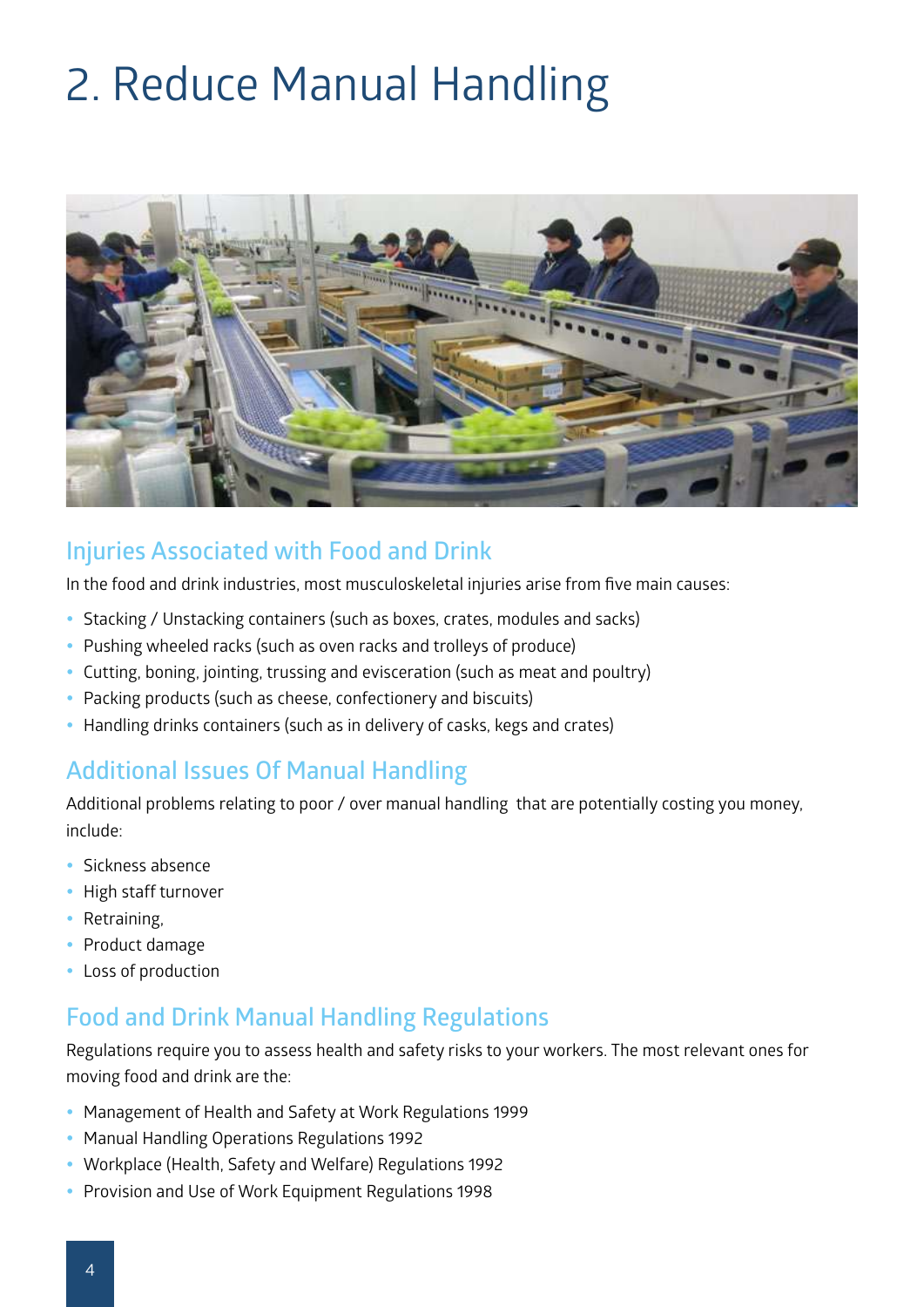### **Approaches to Reduce Manual handling**

Good management and consultation with all involved is the key to analysing the problems and implementing solutions. A few ideas to reducing manual handling are identified below:

- Prioritise your efforts by giving precedence to the manual handling issues affecting a larger number of employees rather than isolated complaints
- Consider a number of possible solutions. Food Processing Engineering Companies may be able to come up with a number of options so don't always take the first idea put forward. As well as looking at hardware options, also consider the importance of training and instruction,
- When considering workstation design and systems of work, don't forget the importance of the general work environment such as the condition and slip resistance of floors, workplace temperature, lighting, noise levels etc.

#### **Food for Thought**

Try solution ideas out on a small scale and modify them if necessary before you move on to full implementation. What works in one processing line or situation may need adapting a little for another – and, importantly, check your solution has not caused new risks.

**For more information on how to reduce manual handling in your food production environment call Wrightfield on 01379 872800 and ask for a Technical Audit.**

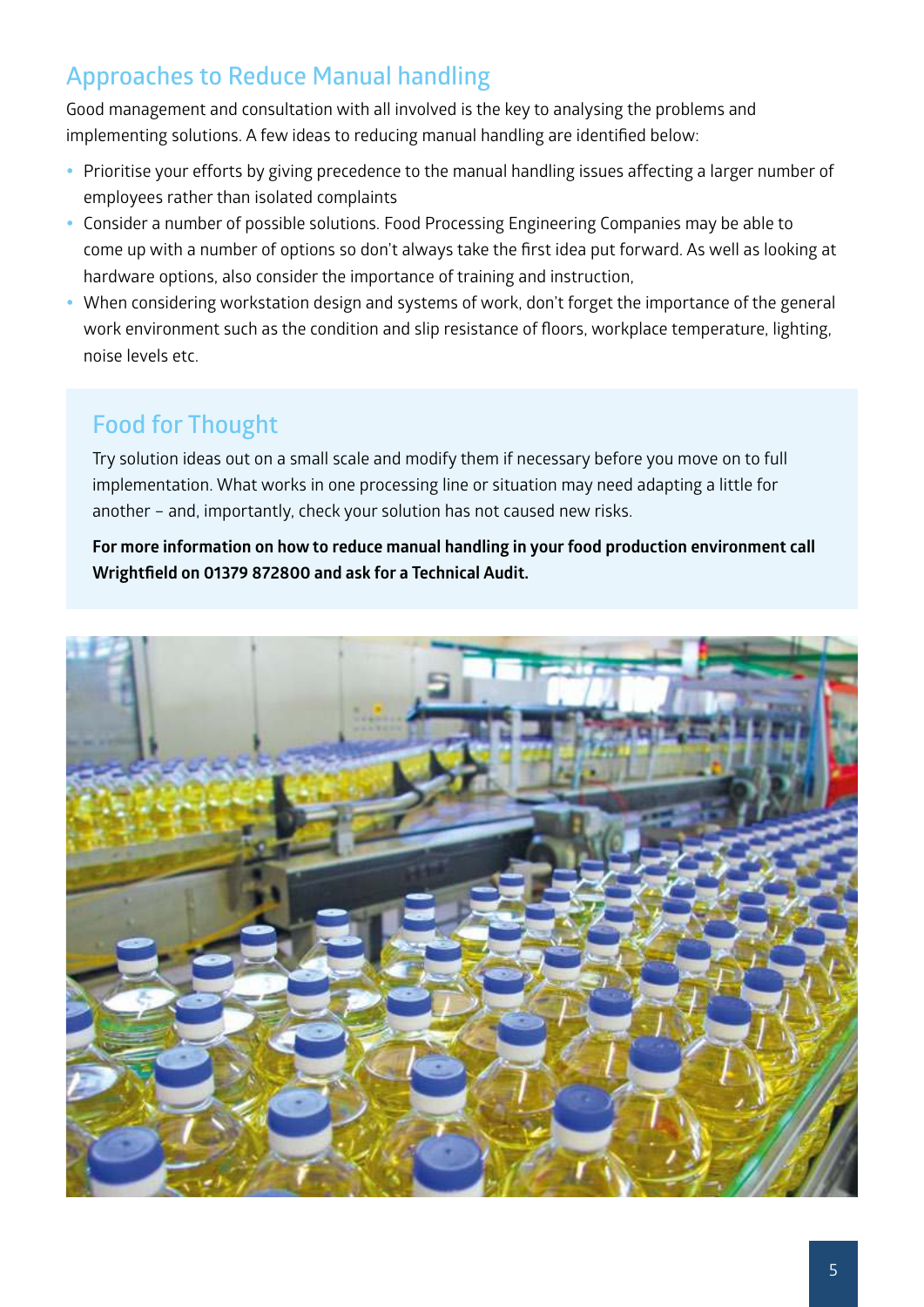## 3. Maximise Premium Quality Meat



Manual poultry cone lines and automated deboning operations have the potential to deliver some of the best sales and profit margins in the industry, due to the volume of high-margin meat they produce. Unfortunately, many processing operations aren't realizing their full financial potential

Too often, too much meat yield is going to the Mechanically Deboned Meat (MDM) process to be sold as low-value product instead of being harvested and sold at premium prices. Depending on how well set up or trained the operatives large amounts of usable meat can be left on frames, and comparative performance between processing lines is inconsistent.

#### **Impacts of a 1% Improvement**

- Example based on recent market prices for breast meat and tenders vs. MDM (assuming full operating capacity)
- A 1.0% increase in typical deboning yields through remediation can enable approximately 350,000 lbs. of meat per year to the higher-value classification
- Dependent on market pricing this could result in approximately £400,000 additional product revenues per year

#### **The need**

- For accurate quality control capabilities to monitor yield performance
- To ensuring that you have the right production equipment and processes in place
- Consider new technologies that enable monitoring and analysis of the deboning process more accurately and in real time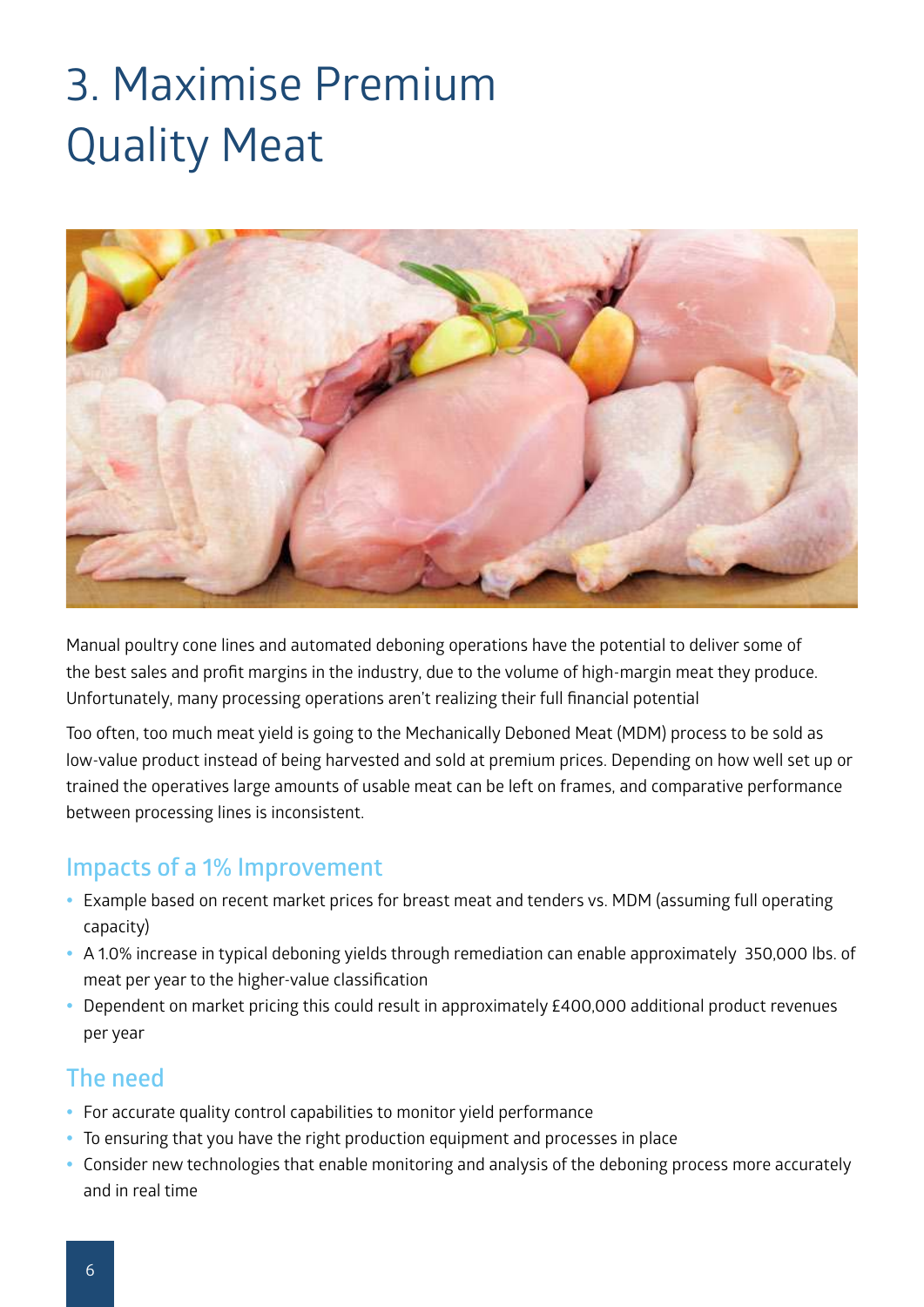## 4. Establish Processor Efficiency

A widespread measure of process capability used within food processing is Overall Equipment Effectiveness (OEE).

It is a composite measure for a specific machine or operational process derived as a multiple of:

#### **% Availability x % Performance x % Quality =**

A common characteristic of virtually all meat-processing plants is the hugely complex and complicated materials handling systems. These often involve:

- Double handling onto internal tray systems (with their own washing facility)
- High labour and equipment requirements
- Non-standard movement systems around the facilities.
- A large number of conveyors that perform the critical movement of product.
- Balancing line speeds to ensure all parts of the process work at optimum efficiency without bottlenecks elsewhere through the line

#### **Conveyor Optimisation**

- Factory layout and design of conveyors should be optimised to minimise space
- Not all conveyors are equal and the analogy of what you pay what you get holds true. Well designed and engineered conveyors will provide reliable operation, improve performance and help maintain hygiene standards
- When designed correctly as a part of an integrated system / process they become an intrinsic part of:
	- Movement of the product between operations
	- Synchronise operations between butchery, fixed weight sorting and retail packing.

#### **Food for Thought**

In many food processing plants limited attention has been given to layout and materials handling processes to achieve uninterrupted movement between value adding steps in the process. Layouts have often developed over the years as new products / processes are added into existing facilities and around existing infrastructure.

It also appears that extensive use of conveyors is unquestionably regarded as best practice in meat processing plants, however, many conveyors could be improved to have significant impact on improving process efficiency in meat plants.

#### **Talk to Wrightfield and ask to speak with a conveyor expert.**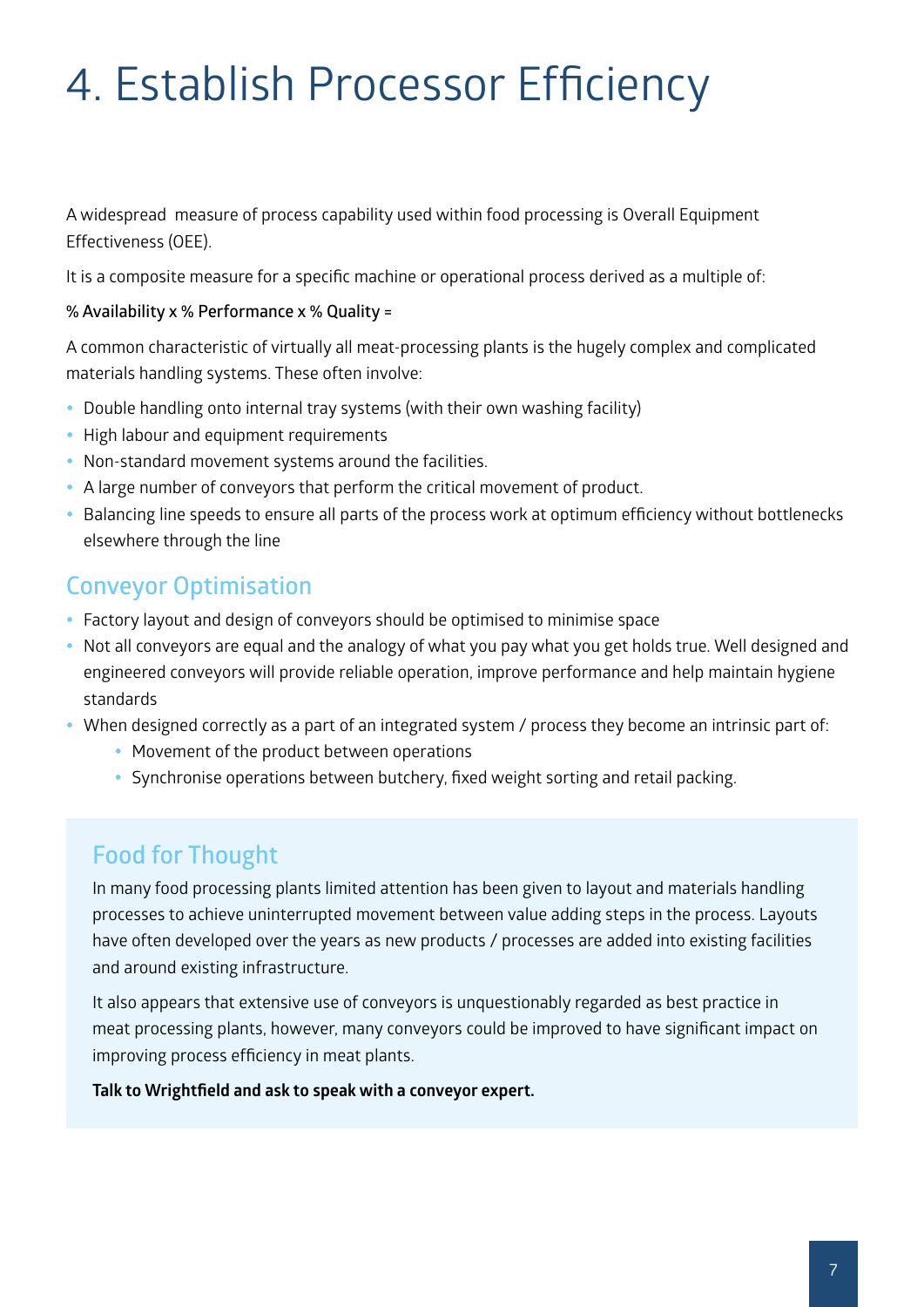### 5. Maximize Raw Material Utilisation

Raw materials are the fundamental element of the finished product. It is these ingredients that are usually the most expensive recurring cost. Because of this raw materials receive special detailed attention in terms of:

- Procurement where even the smallest saving per unit can have a massive impact on high volumes production
- Transportation
- Storing
- Manufacturing

No matter what the product, each fundamental processing step incurs cost. To increase production efficiency It is crucial that the raw materials are handled minimally throughout the production process.

#### **Methods for Maximizing Raw Material Utilisation Include:**

- Data acquisition: The adage if it is not measured, it cannot be improved upon holds very true in material utilisation. The challenge is to ensure that you gain knowledge on which to base decisions and not just a mound of data.
	- Record key/ critical inputs throughout the process such as weight, volume or temperature of the raw materials as they are tracked throughout the manufacturing step.
- Utilise process flow diagrams to analyse process methods and identify those process points that are critical.
- Analyse and optimise process layout to:
	- Identify and prevent cross-flow or contamination.
	- Identify bottlenecks (or potential bottlenecks)
	- Minimise raw material handling or over-handling
	- Evaluate equipment required to meet production schedules
	- y Ensure that line stoppages can be managed in a controlled fashion (e.g. through appropriate use of accumulators)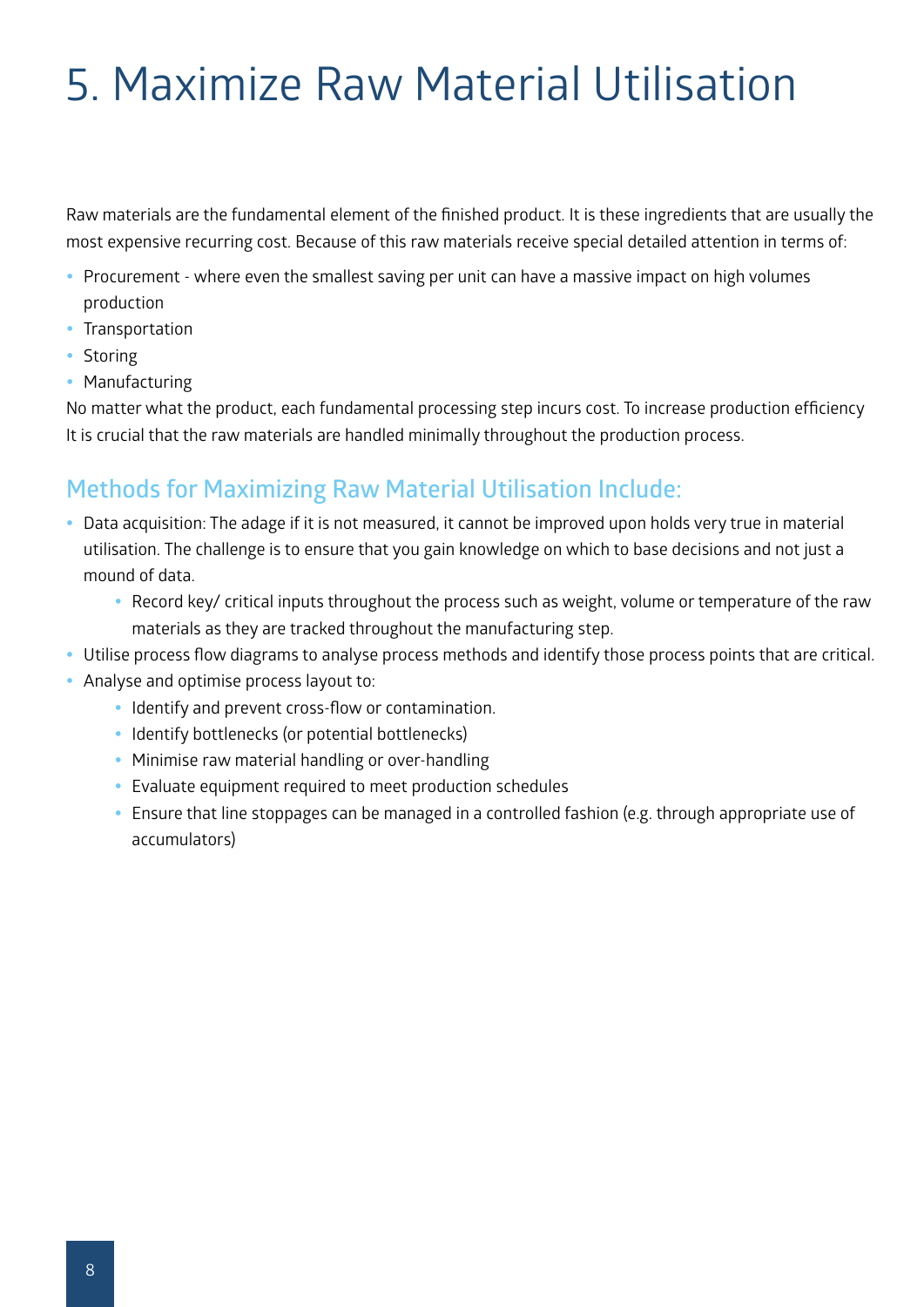**For more information on food processing improvements contact Mark Rose, Food Sector Technical Director at Wrightfield Ltd on 01379 872800**